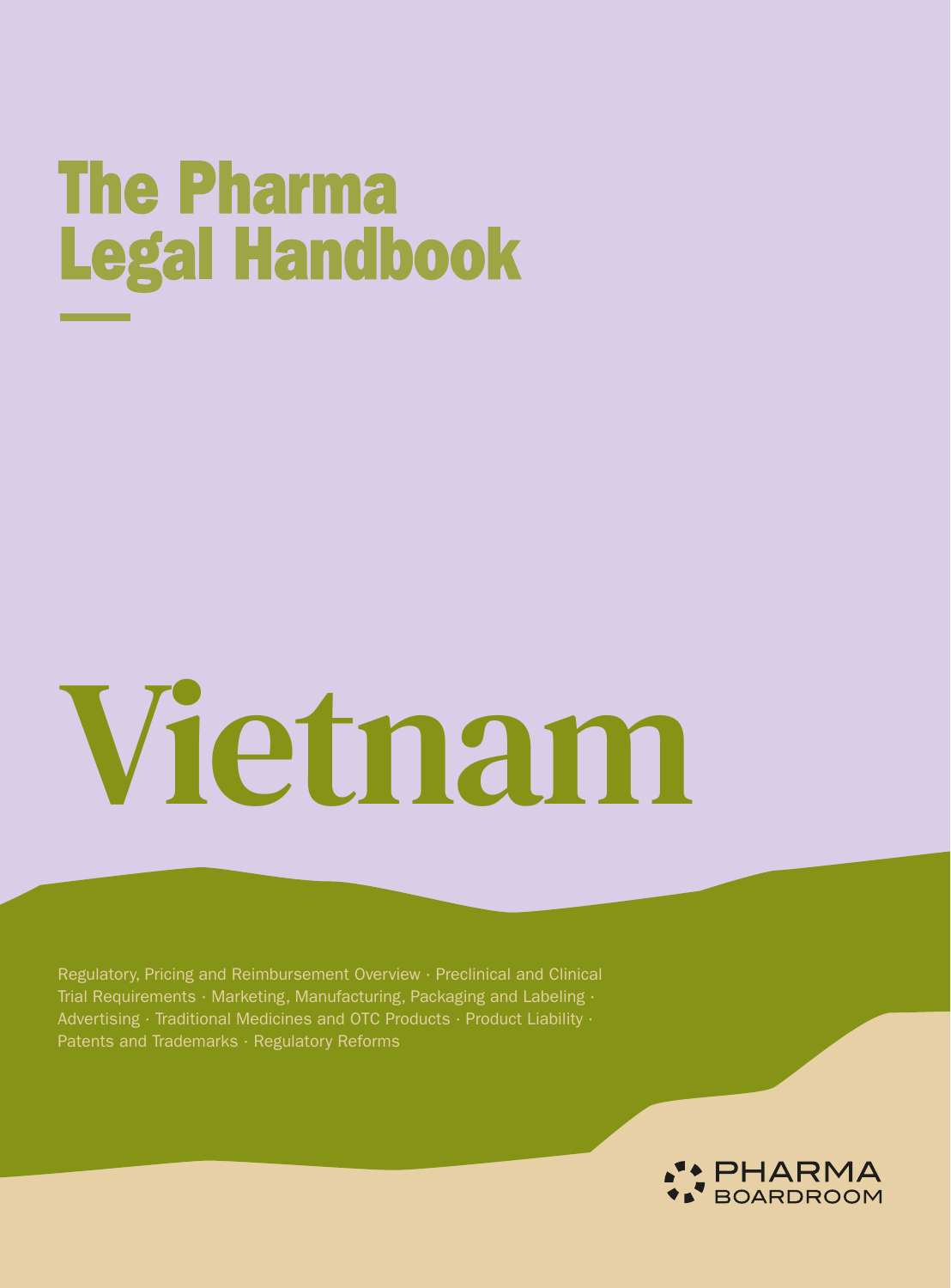# Vietnam

The Pharma Legal Handbook answers essential questions about this environment for pharmaceuticals in Vietnam. It is a must-have for any company operating in the country or looking to enter the market.

Prepared in association with Tilleke & Gibbins, a full-service regional law firm in Southeast Asia, it should answer any questions linked to Regulation, Pricing, Clinical and Preclinical Trials, Marketing, Manufacturing, Trademarks and Patents.

PharmaBoardroom is not responsible for any mistakes contained within this publication. For specific advice on any legal issue, please contact a qualified professional.

Copyright: All rights reserved. No part of this publication may be reproduced in any form or by any means, whether electronic, mechanical or otherwise including photocopying, recording or any information storage or retrieval system without prior written consent of PharmaBoardroom. While every attempt is made to ensure the accuracy of the information contained in this report, neither PharmaBoardroom nor the authors accept any liabilities for errors and omissions. Opinions expressed in this report are not necessarily those of the authors.

\* THIS REPORT WAS ORIGINALLY PUBLISHED IN MARCH 2020 AND THE INFORMATION CONTAINED WITHIN IS SUBJECT TO CHANGE. \*\*LAST UPDATE: JANUARY 2021

# **Tilleke** & Gibbins

Tilleke & Gibbins is a full-service regional law firm in Southeast Asia, with over 190 lawyers and consultants practicing in Bangkok, Hanoi, Ho Chi Minh City, Jakarta, Phnom Penh, Vientiane, and Yangon, and a particularly strong presence in the life sciences sector. With crosspractice life sciences teams combining corporate and commercial attorneys with decades of government relations experience; patent experts from the IP group holding degrees in medicine, pharmacology, nutrition, chemistry, and biomedical engineering; and licensed pharmacists from the regulatory affairs group with industry experience drawn from decades of working for multinational life sciences companies, Tilleke & Gibbins paves the way for pharmaceutical industry clients to enter and excel in markets throughout Southeast Asia. From research and development, to clinical trials, to registration and market entry, to commercialization and technology transfer, to government relations, Tilleke & Gibbins assists leading and emerging companies through every stage of a product's life cycle, and is proud to be the pharmaceutical industry's go-to legal advisor for Southeast Asia.

#### Tilleke & Gibbins

Hanoi Address: 789 Office Building, 9th Floor, 147 Hoang Quoc Viet Street, Cau Giay District, Hanoi, Vietnam

Phone: +84 24 3772 6688 Fax: +84 24 3772 5568 Email: vietnam@tilleke.com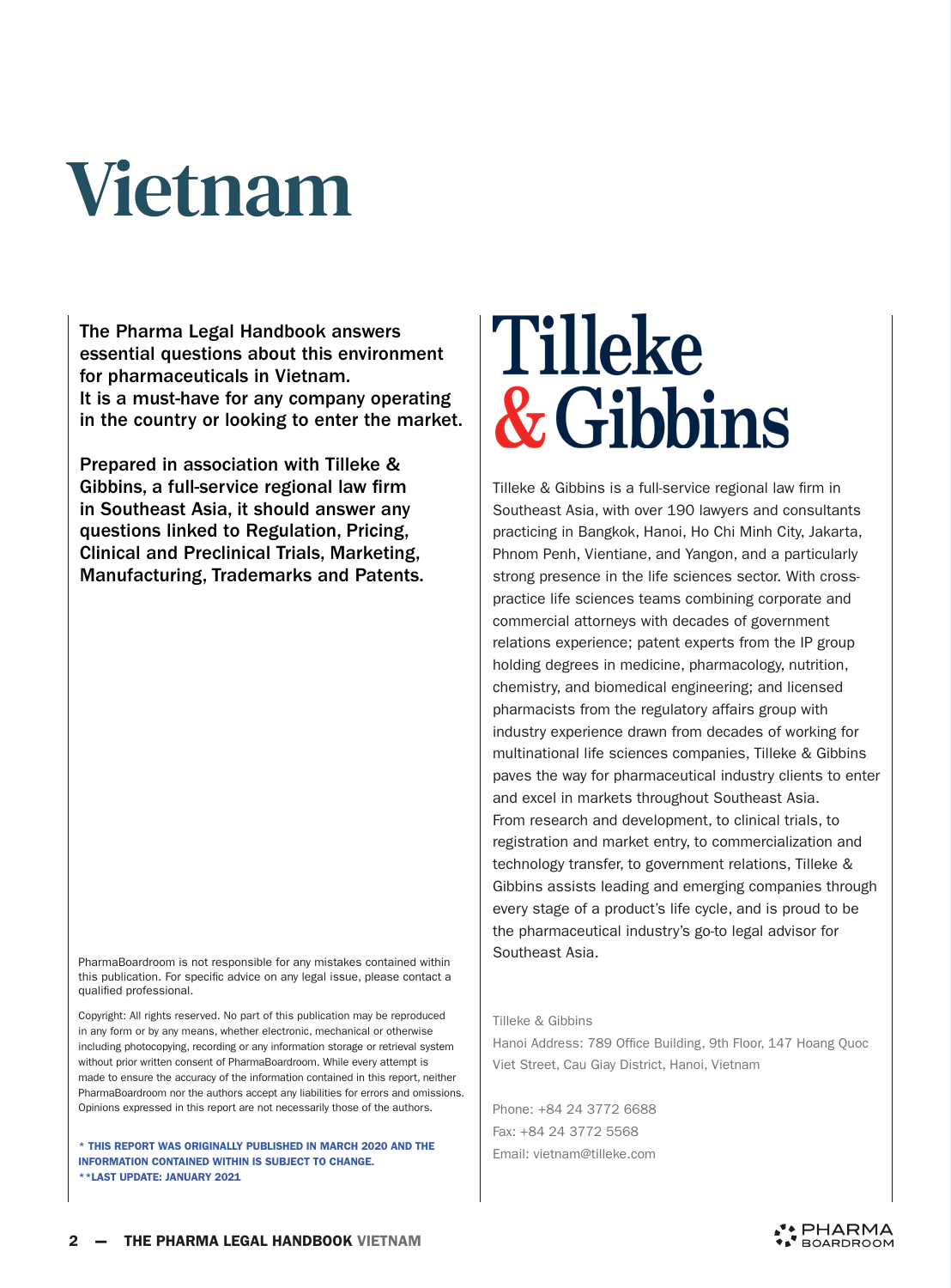### THE AUTHORS



### HIEN THI THU VU

#### HEAD OF REGULATORY AFFAIRS AND MANAGER OF LEGAL DIVISION OF PATENT DEPARTMENT

Hien Thi Thu Vu heads the Tilleke & Gibbins regulatory affairs team in Vietnam, advising and assisting chemical, pharmaceutical, medical device, and biotechnology companies to register their products with Vietnam's regulatory agencies. She also assists with analyzing technical matters and assessing the possibility of infringement in patent infringement cases.

In a region where generic drugs are increasingly promoted and given market access, Hien advocates for the rights of healthcare companies that devote extensive assets to R&D activities, and helps pharmaceutical companies to list their products in the original brand-name lists issued by the Drug Administration of Vietnam. She has a strong background in the life sciences, with a degree in pharmacy, two years of industry experience as a medical representative with Hoffman-La Roche, and 15 years as a patent executive.

Hien is a licensed attorney and a Vietnam-qualified IP agent, and previously headed the patent unit at a leading local firm in Hanoi.

E: thuhien.v@tilleke.com | P: +84 24 3772 5606



### MAI THI LE

#### REGULATORY AFFAIRS CONSULTANT

Mai Thi Le is a regulatory affairs consultant at Tilleke & Gibbins. Based in the firm's Hanoi office, she has a strong background in pharmaceuticals and medical devices. She holds a bachelor's degree in pharmacy and has previous work experience at a global innovator life sciences company, where she handled regulatory affairs for medical devices, and a local pharmaceutical company, where she handled regulatory affairs for drugs.

Mai handles new, renewal, and variation applications for product registration and helps clients develop registration plans. She further assists by providing detailed information on the regulatory status of affected products and advice on appropriate regulatory processes.

E: mai.lt@tilleke.com | P: +84 24 3772 5607

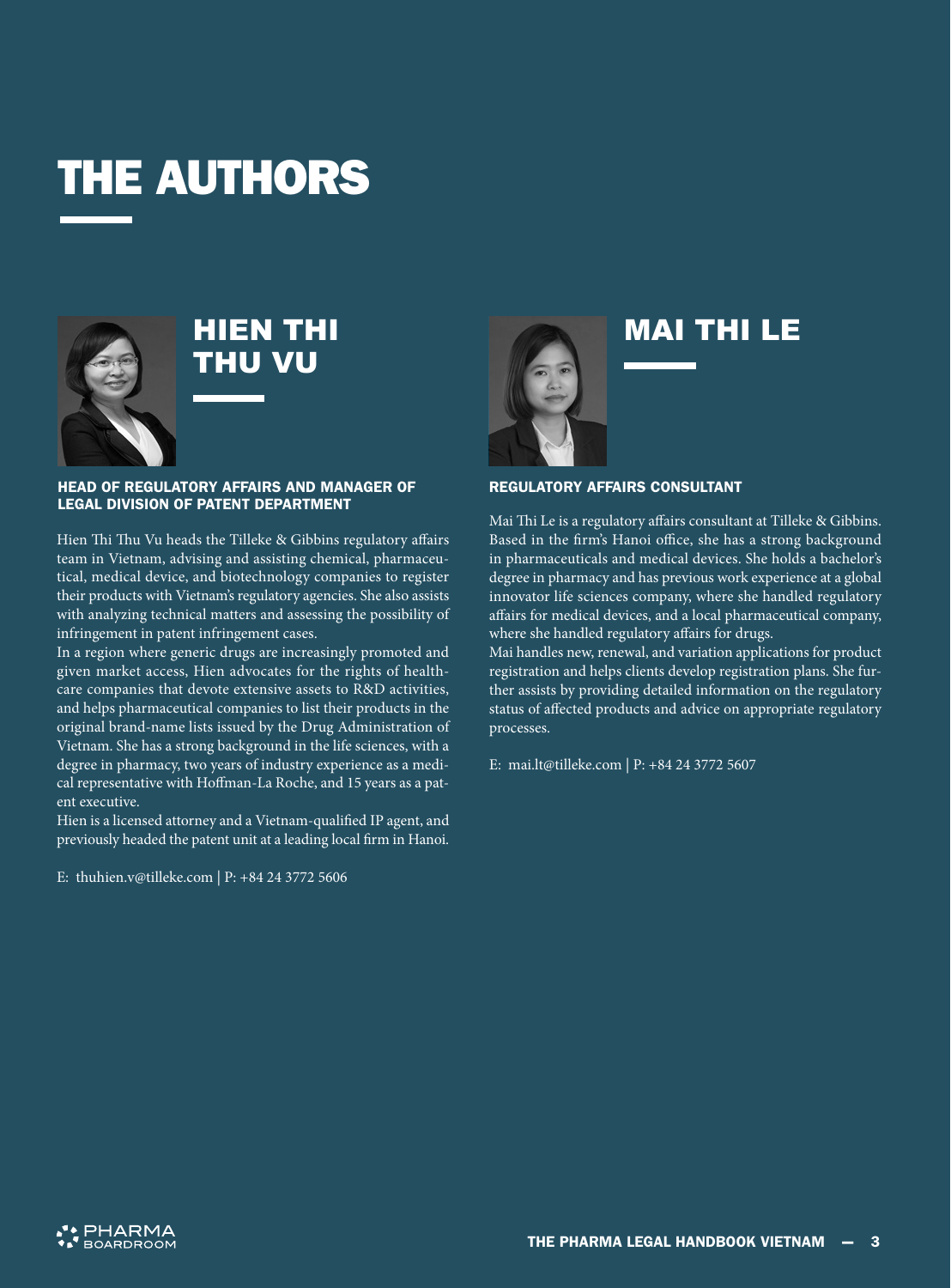## Tilleke & Gibbins

### Tilleke & Gibbins is a leading regional law firm in Southeast Asia

With over 190 lawyers and consultants in Cambodia, Indonesia, Laos, Myanmar, Thailand, and Vietnam, we represent the top investors and the high-growth companies that drive economic expansion in Asia in the key areas of commercial transactions and M&A, dispute resolution and litigation, and intellectual property.

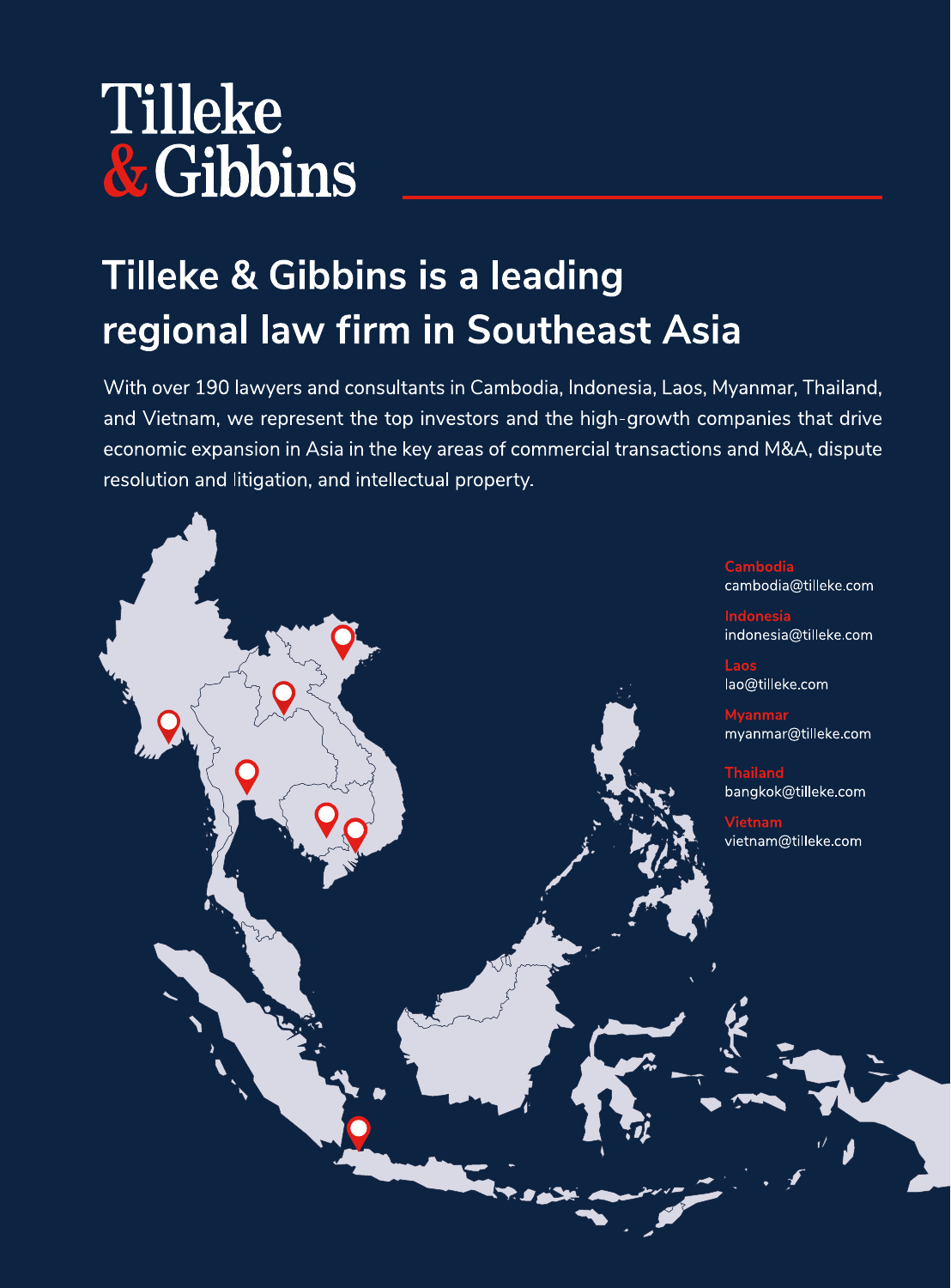

۰

| <b>REGULATORY, PRICING, AND</b><br><b>REIMBURSEMENT OVERVIEW</b>        | Page 6  |
|-------------------------------------------------------------------------|---------|
| <b>PRECLINICAL AND CLINICAL TRIAL</b><br><b>REQUIREMENTS</b>            | Page 12 |
| <b>MARKETING, MANUFACTURING, PACKAGING<br/>AND LABELING ADVERTISING</b> | Page 16 |
| <b>TRADITIONAL MEDICINES AND</b><br><b>OVER-THE-COUNTER PRODUCTS</b>    | Page 24 |
| <b>PRODUCT LIABILITY</b>                                                | Page 29 |
| <b>PATENTS AND TRADEMARKS</b>                                           | Page 33 |
| <b>REGULATORY REFORMS</b>                                               | Page 37 |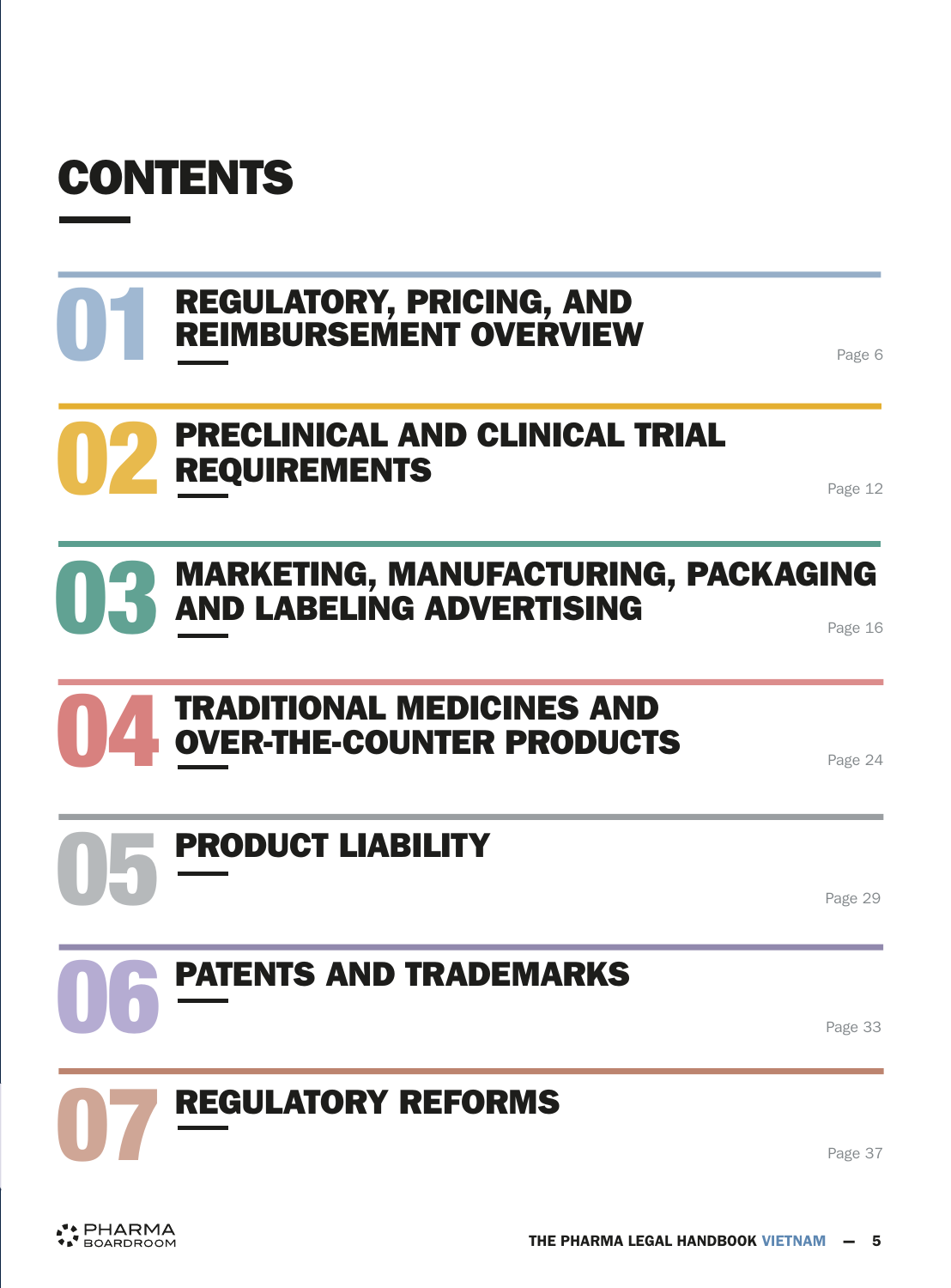<span id="page-5-0"></span>

### REGULATORY, PRICING, AND REIMBURSEMENT OVERVIEW

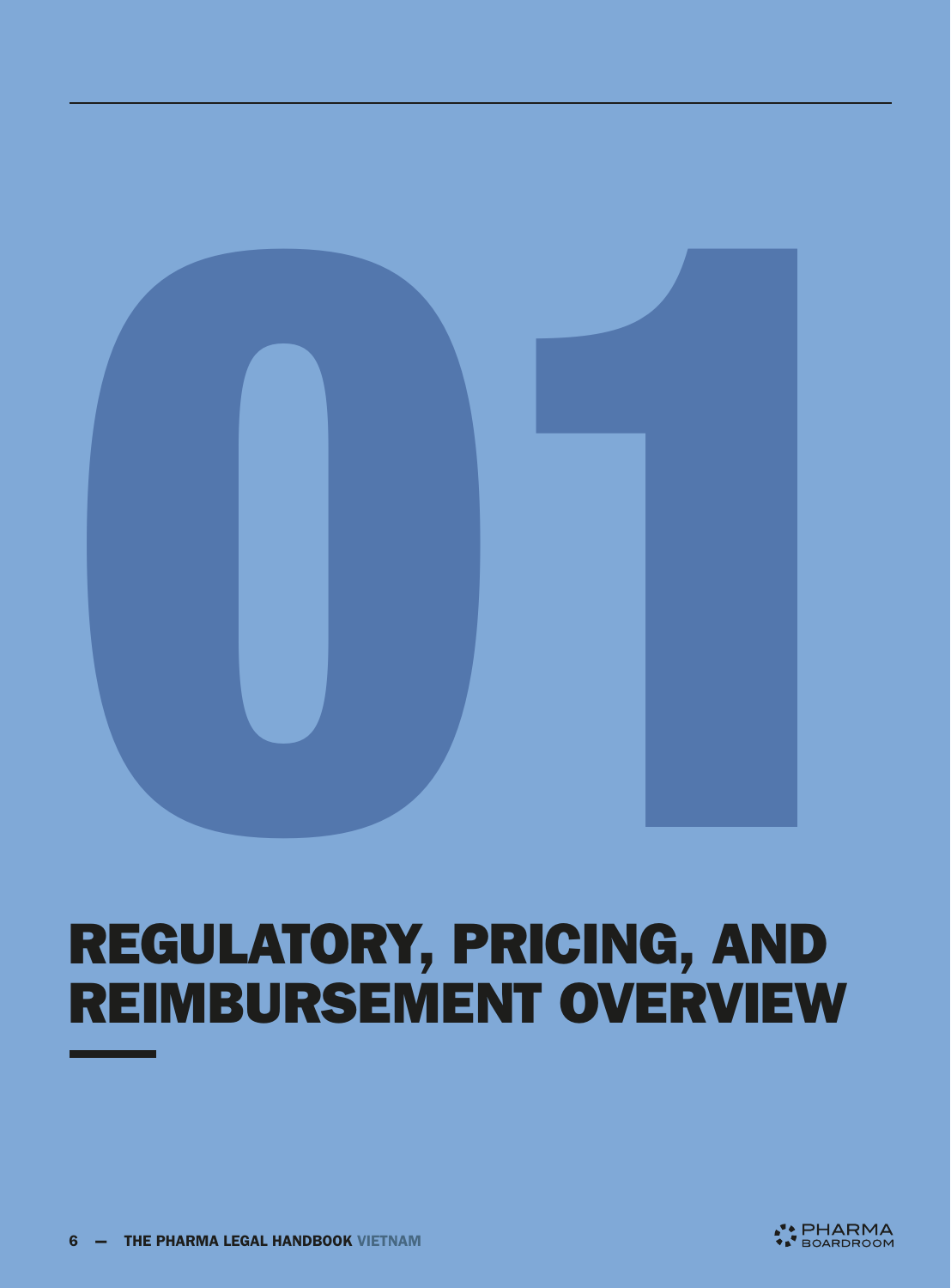8. How is compliance with regulation monitored

| jurisdiction over drugs, biologicals, and<br>medical devices in your country?                                                                       | and evaluated? Is the regulatory regime<br>comparable with the U.S. Food and Drug<br><b>Administration or the European Medicines Agency</b><br>expectations and requirements? |  |
|-----------------------------------------------------------------------------------------------------------------------------------------------------|-------------------------------------------------------------------------------------------------------------------------------------------------------------------------------|--|
| 2. What is the regulatory framework for the<br>authorization, pricing, and reimbursement of<br>drugs, biologicals, and medical devices?             | 9. What is the potential range of penalties for<br>noncompliance?                                                                                                             |  |
| 3. What are the steps to obtaining<br>authorization to develop, test, and market a<br>product?                                                      | 10. Is there a national healthcare system? If so, how<br>is it administered and funded?                                                                                       |  |
| 4. What are the approximate fees for each<br>authorization?                                                                                         | 11. How does the government (or public) healthcare<br>system function with private sector healthcare?                                                                         |  |
| 5. For how long are marketing<br>authorizations/registrations valid? How<br>are marketing authorizations/registrations                              | 12. Are prices of drugs and devices regulated and, if<br>so, how?                                                                                                             |  |
| renewed?<br>6. How does the authorization process                                                                                                   | 13. How are drugs and devices used by patients paid<br>for? What roles do public and private payers play?                                                                     |  |
| differ between brand-name products and<br>generic products? Are there differences for<br>local manufacturers versus foreign-owned<br>manufacturers? | 14. Who dispenses drugs and devices to patients<br>and how are those dispensers compensated?                                                                                  |  |
| 7. How are combination products (drug +<br>drug, drug + biologic, drug + device, biologic                                                           | 15. What are the professional and legal<br>responsibilities of those who dispense drugs and<br>devices? What role do they play in providing                                   |  |

drug, drug + biologic, drug + device, biologic + device, drug + biologic + device) regulated?

1. What are the regulatory authorities with

patient care, information, and safety?

**A** PHARMA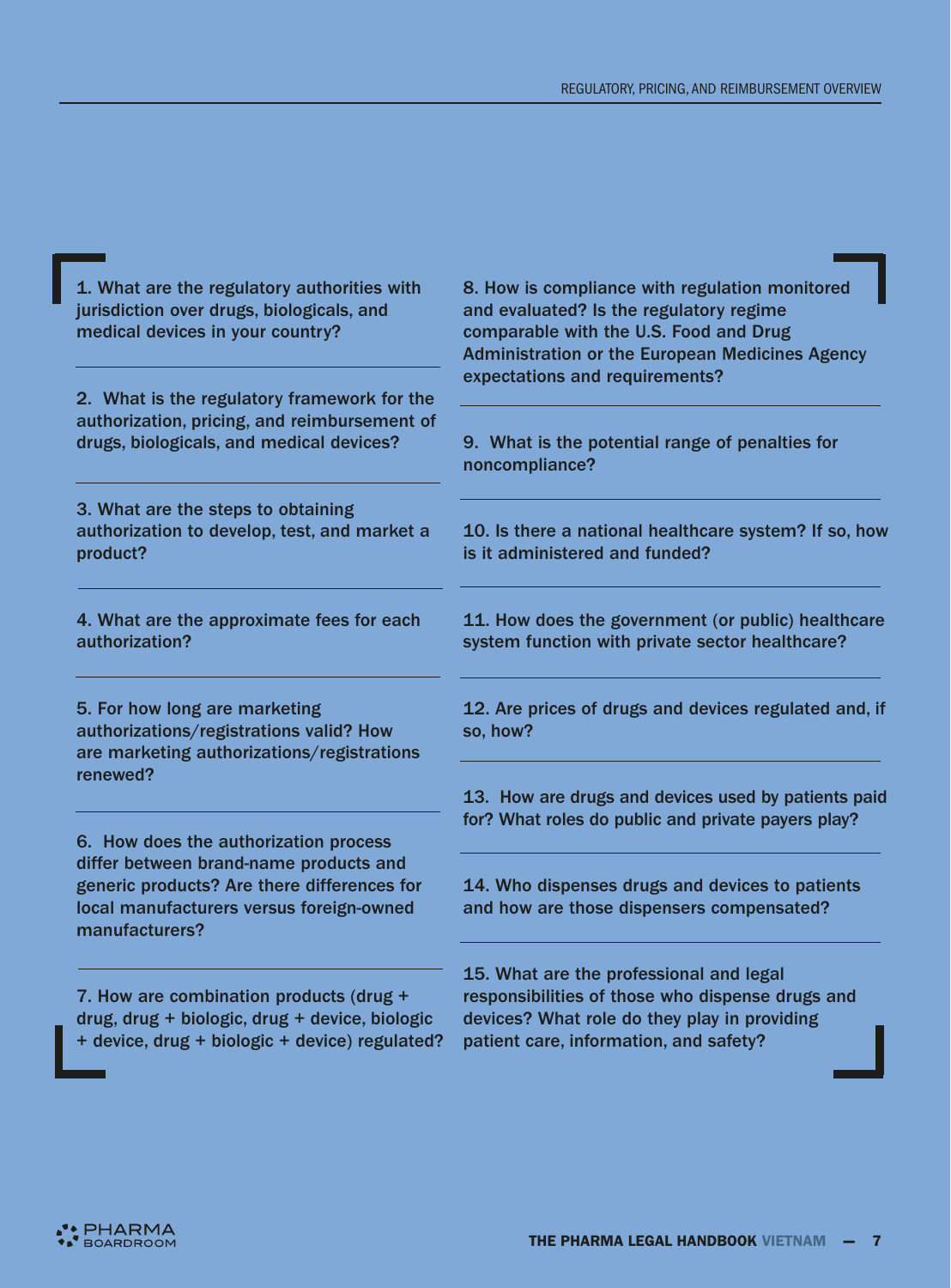# **REGULATORY, PRICING, AND<br>REIMBURSEMENT OVERVIEW**

1. What are the regulatory authorities with jurisdiction over drugs, biologicals, and medical devices in your country?

In Vietnam, pharmaceutical products (including drugs and biologicals) and medical devices are under the overall management of the Ministry of Health ([www.moh.gov.vn](http://www.moh.gov.vn)). The Ministry of Health ("**MOH**") is organized into a number of divisions, in which the Drug Administration of Vietnam ([https://dav.gov.](https://dav.gov.vn) vn) (**"DAV"**) has the overall responsibility for pharmaceutical products and the Department of Medical Equipment and Construction ([www.dmec.moh.gov.vn](http://www.dmec.moh.gov.vn)) ("**DMEC**") and provincial Departments of Health monitor the manufacturing, registration and trading of medical devices.

2. What is the regulatory framework for the authorization, pricing, and reimbursement of drugs, biologicals, and medical devices?

The primary legislation for pharmaceuticals in Vietnam is Law No. 105/2016/ QH13 on Pharmacy (the "**Law on Pharmacy**"), which was issued on 6 April 2016 and took effect on 1 January 2017, replacing the previous Law on Pharmacy of 2005.

Subordinate legislation includes Decree No. 54/2017/ND-CP guiding the implementation of the Law on Pharmacy, which was issued on 8 May 2017 and took effect on 1 July 2017, as amended by Decree No. 155/2018/ND-CP, which was issued and took effect on 12 November 2018. These decrees focus on drug import/export, pharmaceutical business, pharmacy practice certificates, drug recall, drug advertisement and drug price management.

Further regulations on other matters such as labeling and package inserts, drug quality, clinical trials of drugs and marketing authorization ("MA") are regulated by the MOH in its ministerial circulars. In particular, the marketing authorization of drugs follows Circular No. 32/2018/TT-BYT of the MOH dated 12 November 2018 on MA for drugs and medicinal ingredients ("Circular 32").

The management of medical devices is currently regulated by the following legislation:

(i) Decree No. 36/2016/ND-CP of the government dated 15 May 2016, as amended by Decree No 169/2018/ND-CP dated 31 December 2018 and Decree 03/2020/ND-CP dated 1 January 2020 (collectively, "**Decree 36**").

(ii) Circular No. 07/2002/TT-BYT of the MOH dated 30 May 2002 guiding the registration for circulation of medical devices made in Vietnam;

(iii) Circular No. 47/2010/TT-BYT of the MOH dated 29 December 2010 guiding the export and import of medicines and packaging in direct contact with medicines;

(iv) Circular No. 30/2015/TT-BYT of the MOH dated 12 October 2015 regulating the import of medical devices; and

(v) Circular No. 39/2016/TT-BYT of the MOH dated 28 October 2016 on medical device classification.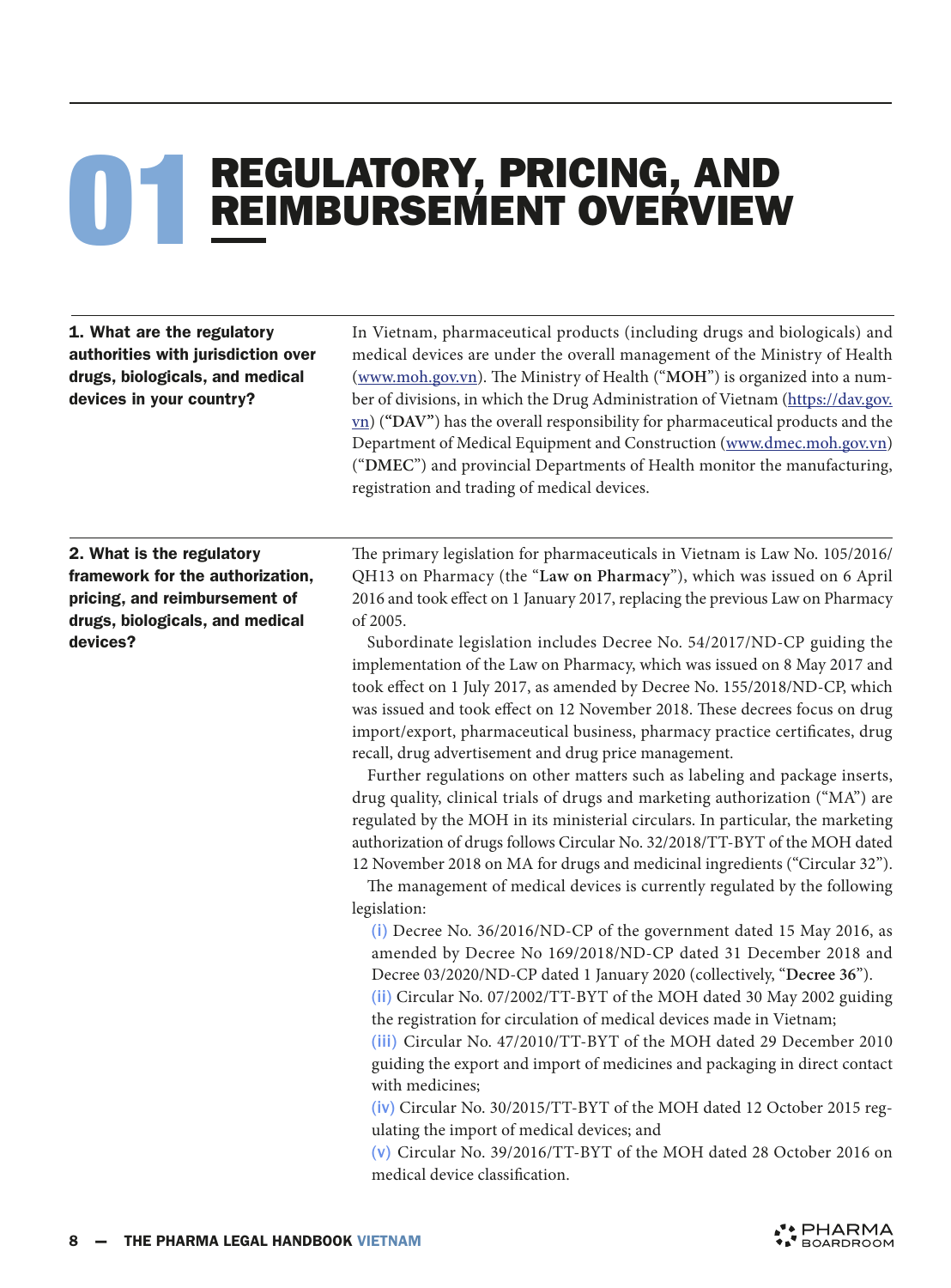Medicinal product pricing in Vietnam is based on the policy that medicinal product manufacturers, exporters, importers, MA holders and wholesalers/distributors are free to set their own prices for their products, and compete on price, but are liable by law. Pharmaceutical establishments must declare the prices of their medicinal products to the DAV.

### 3. What are the steps to obtaining authorization to develop, test, and market a product?

Generally, there are three steps to obtaining marketing authorization for a drug. First, a company established in Vietnam must obtain either a drug manufacturing license or a drug trading license from the DAV. After obtaining one of these licenses, the company can submit a request to manufacture or import samples for various purposes (such as clinical trials or research and development). For research purposes, the clinical trial protocol must be approved by the relevant ethics committee, then the company must engage a licensed clinical trial establishment to test the drug. Once those first two steps are complete, the company can apply for marketing authorization of the particular drug product.

| 4. What are the approximate                                   | The current government fees for authorization applications are as follows:                                                                                        |                                   |  |
|---------------------------------------------------------------|-------------------------------------------------------------------------------------------------------------------------------------------------------------------|-----------------------------------|--|
| fees for each authorization?                                  | <b>Authorization type</b>                                                                                                                                         | <b>Fee per application</b>        |  |
|                                                               | Drugs (new authorization)                                                                                                                                         | VND 5.5 million (approx. USD 237) |  |
|                                                               | Drugs (renewal authorization)                                                                                                                                     | VND 3 million (approx. USD 130)   |  |
|                                                               | Medical devices (Class A)                                                                                                                                         | VND 1 million (approx. USD 43)    |  |
|                                                               | Medical devices (Class B)                                                                                                                                         | VND 3 million (approx. USD 130)   |  |
|                                                               | Medical devices (Class C and Class D)                                                                                                                             | VND 5 million (approx. USD 215)   |  |
|                                                               |                                                                                                                                                                   |                                   |  |
| 5. For how long are marketing<br>authorizations/registrations | Generally, drug MAs have a maximum term of five years. In certain cases, such<br>as the first authorization for a new drug, a new vaccine or where the safety and |                                   |  |

### valid? How are marketing authorizations/registrations renewed?

effectiveness report of the drug is not available or insufficient, the DAV will grant a marketing authorization with a three-year term. Within 12 months before the expiration date of the current marketing authorization, the MA holder may apply for an extension. By law, an extension to the current MA should be issued within three months from the receipt of a complete application dossier.

An MA for a Class A medical device is valid indefinitely, while MAs for Class B, C and D medical devices are valid for five years but can be renewed. The MA holder must apply for a renewal to the MA at least 60 days prior to the expiry of the validity term.

6. How does the authorization process differ between brandname products and generic products? Are there differences for local manufacturers versus foreign-owned manufacturers?

The authorization process for the registration of brand-name products, i.e., "new modern drugs" as defined in the Law on Pharmacy, must include, among other things, pre-clinical and clinical documentation, while this documentation may not be required for generic products.

All drug manufacturers must obtain an Enterprise Registration Certificate, a Certificate of Eligibility for Pharmaceutical Business, and a GMP Certificate in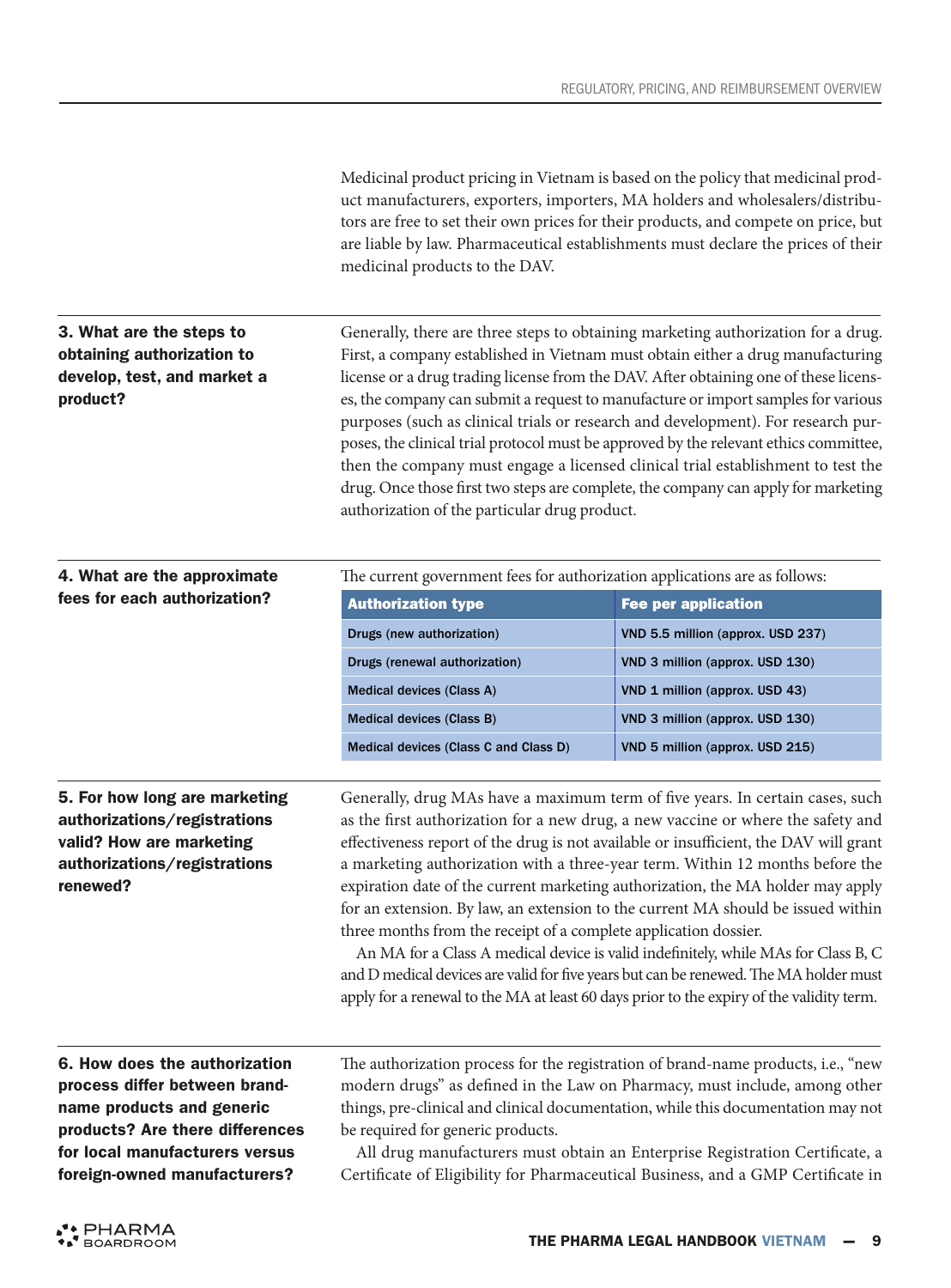|                                                                                                                                                                                                                                        | order to manufacture drugs. Foreign-owned manufacturers located in Vietnam,<br>additionally, must obtain an Investment Registration Certificate as a pre-condition<br>for the above-mentioned certificates.                                                                                                                                                                                                                                                                                                                                                                                                                                                                                                                                                                                      |
|----------------------------------------------------------------------------------------------------------------------------------------------------------------------------------------------------------------------------------------|--------------------------------------------------------------------------------------------------------------------------------------------------------------------------------------------------------------------------------------------------------------------------------------------------------------------------------------------------------------------------------------------------------------------------------------------------------------------------------------------------------------------------------------------------------------------------------------------------------------------------------------------------------------------------------------------------------------------------------------------------------------------------------------------------|
| 7. How are combination products<br>(drug + drug, drug + biologic, drug<br>+ device, biologic + device, drug +<br>biologic + device) regulated?                                                                                         | At the moment, there are no official regulations on combination products in<br>Vietnam. From a practical view, for a drug combination, the classification may<br>be based on the product's intended use; however, the DAV tends to classify<br>them as drugs.                                                                                                                                                                                                                                                                                                                                                                                                                                                                                                                                    |
| 8. How is compliance with<br>regulations monitored and<br>evaluated? Is the regulatory<br>regime comparable with the U.S.<br><b>Food and Drug Administration or</b><br>the European Medicines Agency<br>expectations and requirements? | Health inspectorates from provincial Departments of Health ("DOHs") and<br>the Health Inspectorate under the MOH are mainly responsible for moni-<br>toring compliance for all pharmaceutical-related activities (manufacturing,<br>marketing, authorization, etc.). Their specific practices are not publicized,<br>thus, it is unknown if the local regime is comparable to the expectations and<br>requirements of the FDA or the EMA.                                                                                                                                                                                                                                                                                                                                                        |
| 9. What is the potential range of<br>penalties for noncompliance?                                                                                                                                                                      | Penalties imposed on pharmaceutical business entities for noncompliance are list-<br>ed out in Decree 117/2020/ND-CP. These penalties include suspension of import<br>licenses, revocation of marketing authorization licenses, fines, and a recall of the<br>violating products.                                                                                                                                                                                                                                                                                                                                                                                                                                                                                                                |
| 10. Is there a national<br>healthcare system? If so, how is<br>it administered and funded?                                                                                                                                             | Vietnam has a national healthcare system including central hospitals, provincial<br>and district-level hospitals, and health centers at the district and commune level.<br>The central hospitals are under the management of the MOH, while the other<br>hospitals and health centers are under the management of the provincial DOHs.<br>Under the Law on Health Insurance No. 25/2008/QH12 (as amended in 2014),<br>participation in health insurance is compulsory. The national healthcare system is<br>funded by revenues generated from health insurance. However, only medicines,<br>medical services and health procedures which are specifically indicated by the<br>government are covered. Any others must be funded by the patients themselves.                                      |
| 11. How does the government<br>(or public) healthcare system<br>function with private sector<br>healthcare?                                                                                                                            | The provincial Social Insurance Authorities publish their respective lists of health-<br>care establishments that are eligible for registration of initial health examination and<br>treatment, which can be amended from time to time. The lists include most public<br>hospitals and a number of healthcare establishments in the private sector (private<br>hospitals). Patients who undergo health examinations at these establishments are<br>covered for the examination and treatment expenses with the appropriate ratio.<br>If a patient uses the services of a healthcare establishment that is not in the<br>respective eligibility list, their expenses are not covered by the Health Insurance<br>Fund. They can cover the expenses either by themselves or with private insurance. |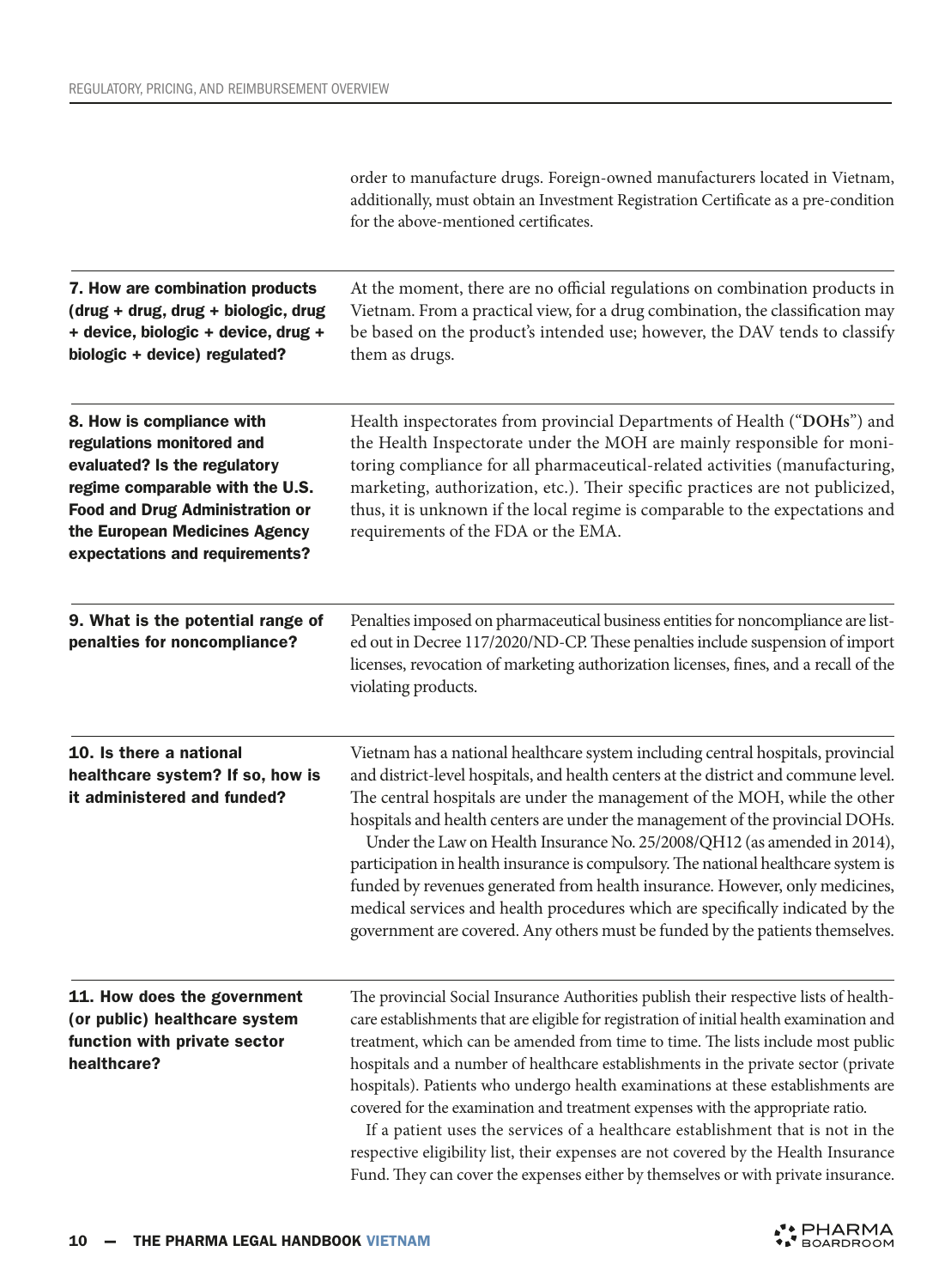Pharmaceutical establishments must declare their drug prices to the DAV. After an MA has been issued, the importer/manufacturer must declare to the DAV the estimated wholesale price and (optionally) the estimated retail price for the drug before the first lot is circulated in Vietnam. Any change in the declared price must

|                                                                                                                                                                                             | be re-declared to the DAV.<br>Distributors must not sell drugs at prices higher than the declared prices, and<br>the declared prices should not be higher than the prices of the same drugs in<br>ASEAN countries where such drugs are imported and sold.                                                                                                                                                                                                                                                                                                                                                                                                                                                                                                                                                                                                                                                                                                                                                                                                                                                                                                                                                                                                                                                                                                                                                                                                                                                        |
|---------------------------------------------------------------------------------------------------------------------------------------------------------------------------------------------|------------------------------------------------------------------------------------------------------------------------------------------------------------------------------------------------------------------------------------------------------------------------------------------------------------------------------------------------------------------------------------------------------------------------------------------------------------------------------------------------------------------------------------------------------------------------------------------------------------------------------------------------------------------------------------------------------------------------------------------------------------------------------------------------------------------------------------------------------------------------------------------------------------------------------------------------------------------------------------------------------------------------------------------------------------------------------------------------------------------------------------------------------------------------------------------------------------------------------------------------------------------------------------------------------------------------------------------------------------------------------------------------------------------------------------------------------------------------------------------------------------------|
| 13. How are the drugs and<br>devices used by patients paid<br>for? What roles do public and<br>private payers play?                                                                         | <b>GOVERNMENT PAYERS:</b><br>The government issues lists of drugs and medical devices that are covered by<br>government health insurance. Such lists apply to private and government health<br>establishments that have signed contracts with health insurance institutions.<br>Reimbursement for drugs and devices is only available for those included in the<br>lists and prescribed appropriately by healthcare professionals.                                                                                                                                                                                                                                                                                                                                                                                                                                                                                                                                                                                                                                                                                                                                                                                                                                                                                                                                                                                                                                                                               |
|                                                                                                                                                                                             | <b>PRIVATE PAYERS:</b><br>Private health insurance providers are free to decide how they apply the proce-<br>dure for reimbursement for drugs and devices.                                                                                                                                                                                                                                                                                                                                                                                                                                                                                                                                                                                                                                                                                                                                                                                                                                                                                                                                                                                                                                                                                                                                                                                                                                                                                                                                                       |
| 14. Who dispenses drugs and<br>devices to patients and how are<br>those dispensers compensated?                                                                                             | Licensed healthcare professionals are permitted to prescribe drugs to patients.<br>Following such prescription, patients can purchase the drugs at licensed drug retail-<br>ers such as drugstores, including drugstores in hospitals. If the drugs or devices are<br>covered by the Health Insurance Fund, the fund will reimburse the retailers.                                                                                                                                                                                                                                                                                                                                                                                                                                                                                                                                                                                                                                                                                                                                                                                                                                                                                                                                                                                                                                                                                                                                                               |
| 15. What are the professional<br>and legal responsibilities of<br>those who dispense drugs and<br>devices? What role do they<br>play in providing patient care,<br>information, and safety? | Drug retailers must specify a person in charge of pharmacy expertise, who must<br>be present during the working hours of the retail establishment and may only<br>authorize someone with a pharmacy practice certificate (i.e., a licensed pharma-<br>cist) to take charge in his/her absence. A pharmacist can only be the person in<br>charge of pharmacy expertise for one drug retail establishment.<br>Pharmacists must complete a training program and refresher program in phar-<br>macy within three years from the issuance date of their pharmacy practice certifi-<br>cate or the issuance date of the latest certificate of completion of training program<br>and refresher program in pharmacy. The pharmacist-in-charge of a drugstore<br>may replace drugs in a prescription with other drugs that have the same active<br>ingredients, usage, and dosage upon consent of the customer, and is responsible<br>for such replacement. The pharmacist-in-charge of a drugstore needs to provide<br>drug information to the customer, consult the customer when he/she finds the pre-<br>scription inappropriate, and monitor the adverse effects of the drugs sold.<br>There are no specific regulations on dispensers of class-A medical devices.<br>Dispensers of medical devices of classes B, C and D must have at least one person<br>with a college degree (or higher) in a technical, medical or pharmacy discipline.<br>Most drugstores sell both medicines and a number of medical devices. |

12. Are prices of drugs and devices regulated and, if so, how?